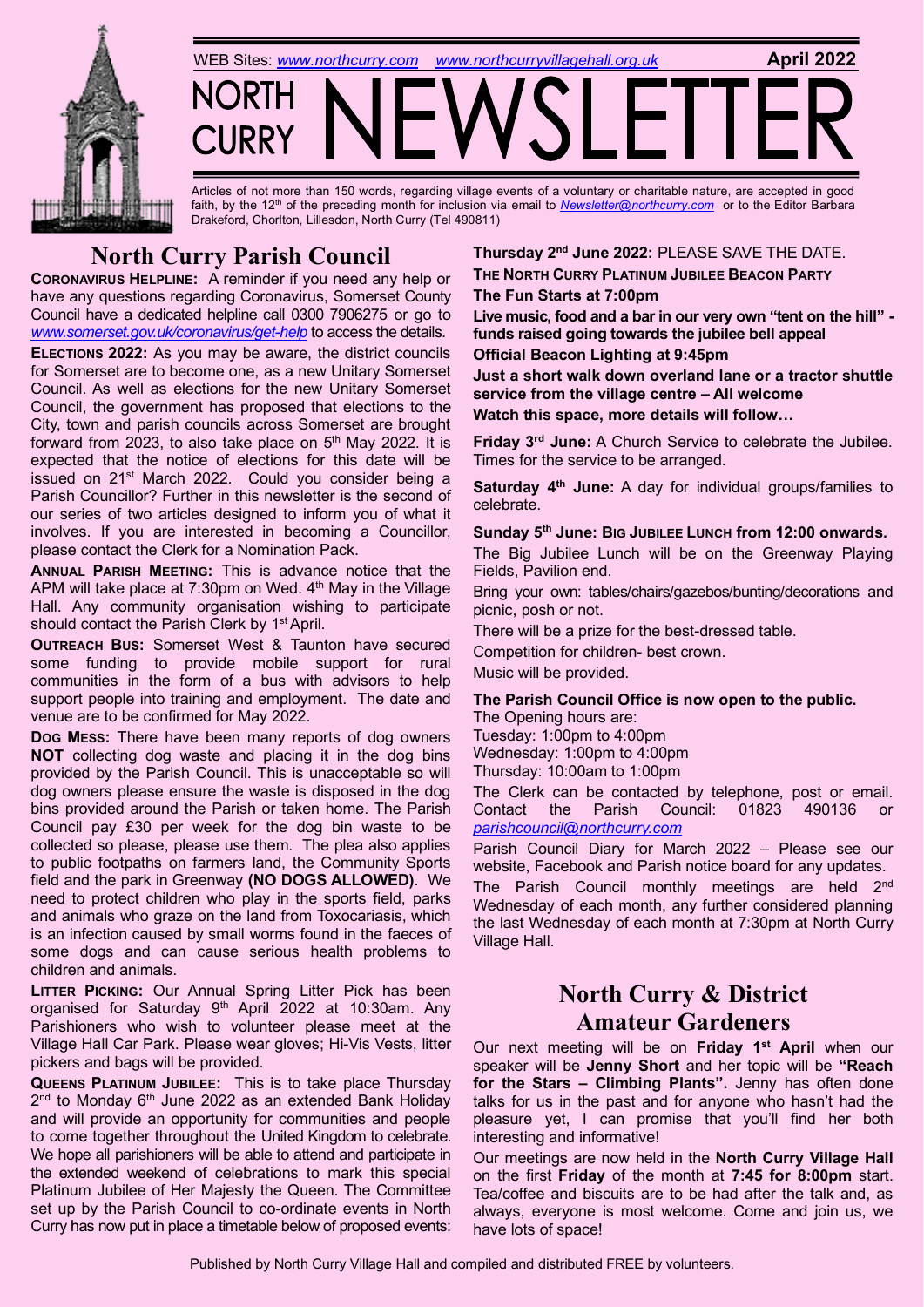#### **Appeal of the Church Bells from fundraiser Martin Horrox**

North Curry Parish Council has voted to sponsor a Community Bell when the peal in the church is renewed. The bell will also commemorate the Queen's Platinum Jubilee. It is sponsored out of the council's own funds, not out of Council Tax.

The Appeal of Bells committee said, 'We are delighted and grateful that the Parish Council has spoken for the whole community in promising this support. Residents recognise that the bells are for everyone, churchgoers or not: far more have supported the appeal than usually attend church services. As Cockneys are defined by being born within earshot of Bow bells, so the bells of our church remind us that we all belong to the community of North Curry.'

It will cost £150,000 to renew the bells and bellframe. With the promise from the Parish Council, the appeal has now raised more than half that sum; over £85,000. The committee hopes to confirm a contract later this year with Taylor's of Loughborough, the last remaining bell foundry in England. Assuming the rest of the money can be raised, new bells will ring out next year in the late summer or autumn.



#### **White Street News (North Curry Sport)**

**LITTER:** It is fabulous that so many people are using the great 14-acre site for sports and walking. Sadly, some people are forgetting to take away their litter with them. The site is maintained by a great crew who cut the grass, trim the hedges, fix fences and manage the pavilion – but not dealing with litter. Taking litter away is the responsibility of everyone who uses the site.

**BIG BASH NEEDS NEW ORGANISER:** As reported last month, we need new organisers for the Big Bash – the great annual parish party. If it is going to return this year, we need a new team to manage it. It is great fun and very rewarding. For more information, please contact Richard on: *[richardperrygardening@outlook.com](mailto:richardperrygardening@outlook.com)*

**200 CLUB:** Congratulations to these winners: Brian Thomas, Mary Cridge and Matthew Jewell

There are a few places left in the 200 Club. It costs just £12 to enter for the year. Just send a message to: *[whitestreet@northcurry.com](mailto:whitestreet@northcurry.com)* All proceeds support the running of the White Street site. Thank you!



The shadow of Covid-19 is receding; we are emerging back into the light. We are condensing our scheduled programme for 2021-22 over the next few months

Already in March we screened two comedies "**My Old Lady**", as well as "**Misbehaviour**".

If you missed either of those and would like to hire them for only £2 each contact Heather Williams on 01823 490355.

**April 27th** sees the WW1 blockbuster "**1917**"; the story of two infantrymen on a mission to take a message to an isolated regiment of troops who will be massacred if they follow through on their battle plan. Time is of the essence. They have to cross areas that may be held by the enemy, so their journey is fraught with danger. Can they get the message through in time?



"**1917**" won three Oscars and seven BAFTAs, including Best Film.

According to Sir Sam Mendes, Director of "**1917**", his main inspiration was his grandfather's experiences in WWI.

**Trivia**: a lot of the French battle scenes were shot in Wiltshire. Over 5,200 feet

(1 mile) of trenches were dug for the film. North Curry Village Hall, Greenway. Doors and Bar open at 7:00. Film starts at 7:30

### **A Successful Fundraising Event!**

We would like to give a huge thank you to all those who came to the Craft and Textile Fair held in the VH on Saturday, 12<sup>th</sup> February. We were thrilled to see so many people there. A lively and friendly atmosphere prevailed for the full three hours, with plenty of stalls to browse and music and refreshments to enjoy.

As a result of so much time and effort given by all those who helped with the organisation and on the day, the event was a really great success.

An amazing total of just over £1,200 was raised, to donate to two charities, the NHS and Appeal of Bells.

Thank you so much for your support and generosity!



**A Lady with Altitude** 20th April



At last! we can bring you the talk by Candy Adkins about her remarkable mother Jackie Moggridge (aka the Spitfire Girl), a lady with altitude. Having had to postpone Candy's visit three times since 2020, we are looking forward to hearing about this intrepid flyer.

Our meetings start at 8:00pm (gathering and refreshments from 7:30pm) in North Curry Village Hall, generally on the third Wednesday of each month with a chance to engage in further discussion with the guest speaker afterwards. There is a pleasant, sociable atmosphere and visitors are very welcome.

Whether you are a visitor, new to the Society or an established member, we look forward to welcoming you.

**NOTE**: There are three places still available on the NCS  $12<sup>th</sup>$  Mav excursion to SS Great Britain in Bristol. To book, please contact Colin Trim on 01823 490337 by 9<sup>th</sup> April.

## **Treasure Island – The panto!**

**a stonking success? Oh yes it was!** Congratulations to all those who came to see Treasure Island – The panto. What a fantastic run for us after all the doom and gloom. We played to a full house (albeit slightly reduced) every night (and Saturday afternoon) and that's thanks to the tremendous support given to us by North Curry village and surrounding areas.

It's a great testament to the village and village hall that if there's something to go and see, you all pull together and go to support it. What was that saying from the film 'Field of Dreams'… "If you build it, they will come" and that's exactly what the people of North Curry did. So, a huge thank you to all, from the cast and crew of Argyle Productions.

But that other old adage comes to mind too, "Time and tide waits for no man" and that is always the case as one show closes the rumblings of the next one starts. Whether a panto or musical we will be back in 2023 with another terrific show for North Curry.

Thank you once again for making it all so worthwhile.

*Greg Phillips and the cast and crew of Argyle Productions*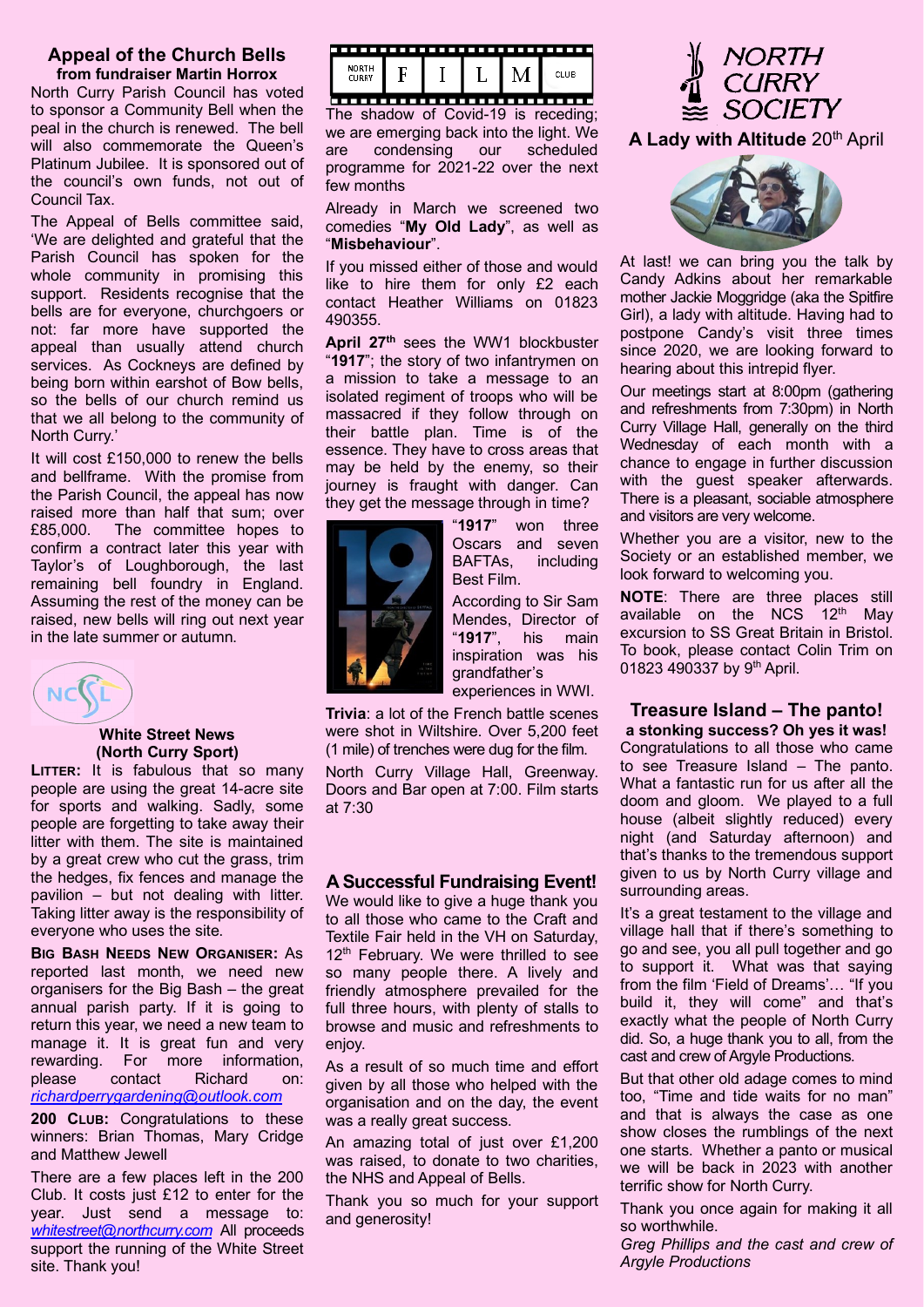## **The Parish Council**

This is the Final of a series of features designed to introduce you to the work of the Council and encourage you to consider standing for election to the Council next May.

#### **What is a Councillor?**

You may become a councillor if you are over 18 and have been a resident of the Parish for at least one year. You will not be a paid employee of the council because the law forbids it. You will be one of approximately 70,000 parish and town councillors in England. You get no financial reward for being a councillor and will be held accountable by local people for things that happen locally, so why get involved? You almost certainly want to do something positive, and like most councillors, you hope to make a difference by influencing decisions that affect your community. Whilst in some parishes, councillors represent a political party, North Curry Parish Council has a strong tradition of independence from overt party-political affiliations. Your task is to bring local issues to the attention of the council, and help it make decisions on behalf of the local community.

#### **How do I carry out my duties?**

The Council meets for 2 to 3 hours on the second Wednesday in every month and the Planning Committee meets every month except December on the last Wednesday. You will be expected to attend these meetings regularly. Members of the Planning Committee take turns to visit sites subject to Planning Applications and report back on the merits or otherwise of the Application. There are also subcommittees and working groups, some permanent and others to deal with specific issues.

You will probably be invited to take the lead on a particular facet of the Council's interests, e.g. planning, footpaths, flooding, Welcome Booklet, speed watch, playing fields, Village Hall Committee, finance, etc. In this capacity you may well have to represent the Council on other bodies, receive representations from parishioners and report back to the Council with recommendations for action.

You will be expected at all times to maintain an awareness of what is going on in the parish, trying to assess the mood and opinions on issues of the day. You must never forget that you are elected as a councillor to represent the views of the parishioners, not just your own personal views. You will be required to behave in accordance with standards laid down by the government in a Code of Conduct.

#### **Do I want to become a Councillor?**

In the previous feature we have told you something about what the Parish Council is and what Parish Councillors do. This may have put you off or you may still be thinking about it. You can find out more by

- Contacting the Parish Clerk on 01823 490136
- Visiting the Parish Office in Town Farm Community Stable
- Talking to a current Parish Councillor
- Visiting the Parish Council Website at *[www.northcurry.com](http://www.northcurry.com/)*

#### **Do I satisfy the requirements to be a Councillor?**

- You need to be over 18 years of age on 5th May 2022
- You must be resident of the parish.
- You must be a local government elector of the parish; or a person who during the whole of the twelve months before nomination as a candidate occupied land or other premises as owner or tenant in the parish, or have, during the same period, resided in that area or within three miles thereof, or have during the same period, had a principal or only place of work in that area

#### **How do I become a Councillor?**

If you have decided that you would like to become a Councillor, you first of all need to be nominated for election. You will be able to obtain a Nomination Form from the Parish Office or Taunton Deane Borough Council. The date for the return of Nomination Forms is expected to be noon on Wednesday  $6<sup>th</sup>$ April, but please check this nearer the time as at the time of going to press this date had yet to be formally announced.

The election for Parish Councillors is expected to take place on Thursday 5th May and the results are normally available on the following day.

#### **What happens next?**

If you are elected, then you attend the first meeting of the Council in the Village Hall at 7:30pm on Wednesday 11<sup>th</sup> May. At that meeting the Chairman and Vice-Chairman of the Council will be elected and the life of the new Council begins.

### **NORTH CURRY W.I.**

#### Are you new to the village?

If you would like to meet a group of ladies, of all ages, who meet for interesting speakers, outings and activities, why not come to North Curry Village Hall on Weds. 6th April at 2 o'clock? We'd love to meet you.

After our Annual General Meeting, we will be chatting over plans for the following year. New ideas and new faces are always welcome.



### **VOLUNTEERS URGENTLY NEEDED TO SAVE OUR PLAYING FIELD**

The Playing Field Committee have been operating with a very reduced Committee for two years. We have reached the point where we cannot continue this way and there is a real threat of the Playing Field having to close.

Since our appeal last month, there have been no volunteers or even enquiries about supporting the committee. Please carefully consider what the village would be like without a playing field or playground.

There are many parents, grandparents and carers whose children use the area and play equipment. Surely there are some out there who could spare some time?

Volunteering is not a huge commitment; we all work and have family responsibilities.

If you would like more information about joining our committee, please contact John Quinn 07766 282397.

**Indifference will force the closure of the Playing Field and Pavilion. Please contribute to your local village community.**

#### **\*\*SAVE THE DATE\*\* Appeal of Bells – Future Events**

**14th May: Quiz Night,** rescheduled from last year, 7pm in the Village Hall. A few places left! Contact Jenny Satchwell on 490463 if you wish to join us.

**20th May:** Talk from **Taunton Cider Company**, followed by a sampling of their produce, 7.30pm in the Village Hall.

**22 May: Open Garden** with strawberries and fizz, 2-6pm at The Old Rectory, Moor Lane.\*

**18th June** – **Picnic in the Paddock** with live music, 6pm in the field behind Walnut Tree Cottage, Knapp Lane. \*

**21st October** - Julian Comrie's talk **What did you do in Lockdown, Grandpa?** re-arranged from 2021 so please keep any tickets bought previously.\*

\* Tickets on sale nearer the time.